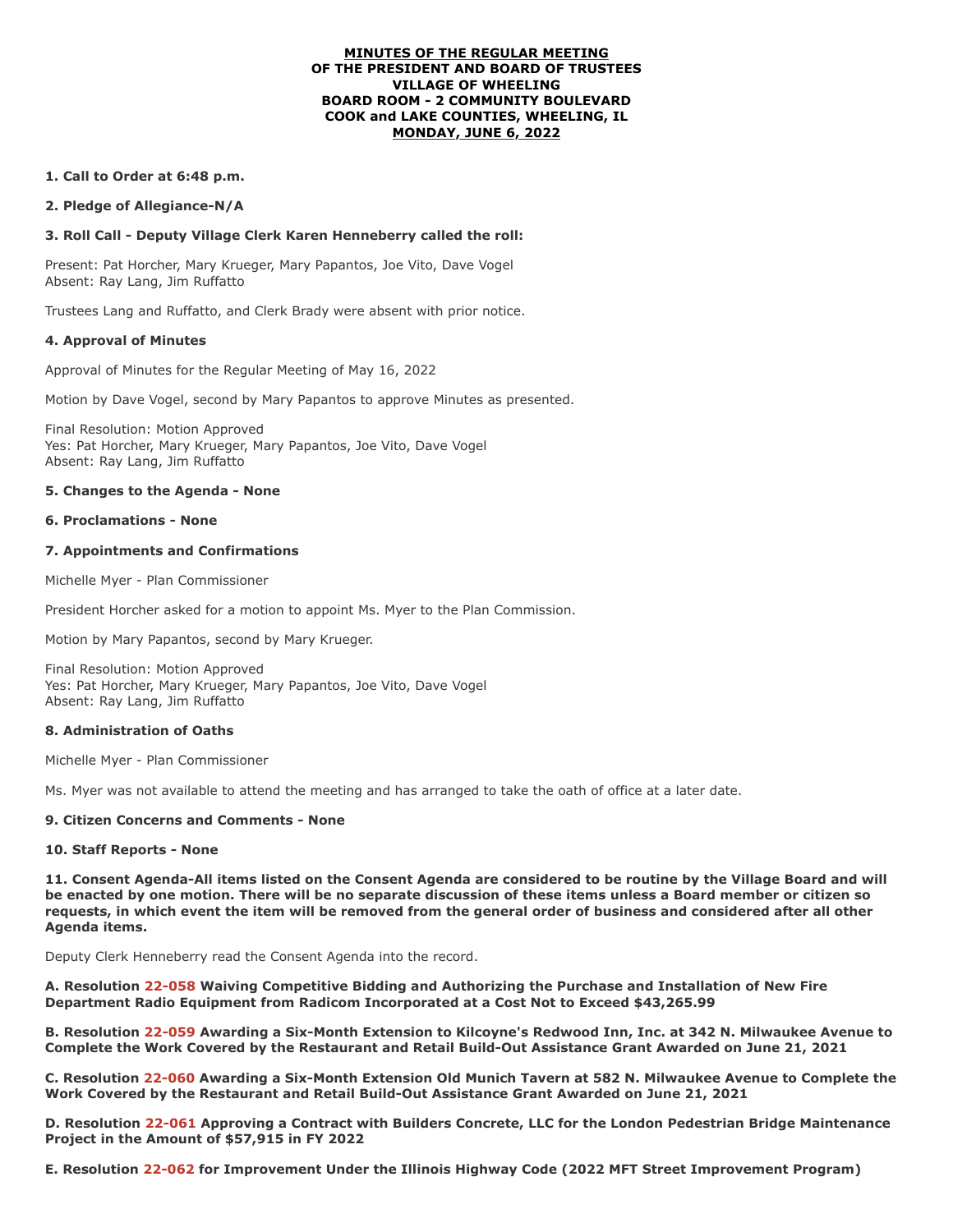**F. Resolution 22-063 Approving a Supplemental Resolution for Improvement under the Illinois Highway Code and a Supplemental Engineering Services Agreement with Ciorba Group, Inc. in the Amount of \$48,393 for the Phase I Wheeling Road Improvements (Project No. 21.11.03)**

**G. Resolution 22-064 Approving a One-Year Contract Extension with Patriot Pavement Maintenance for the FY 2022 Crack Sealing Program in the Amount of \$39,998.90**

**H. Resolution 22-065 Approving a One-Year Contract Extension with Corrective Asphalt Materials, LLC for the Asphalt Surface Treatment Program in an Amount Not to Exceed \$74,970 in FY 2022**

**I. Resolution 22-066 Approving Change Order No. 1 and Final to Increase the Tree Inventory Project Contract with Great Lakes Urban Forestry Management from \$24,700 to \$27,634 in FY 2022**

**J. Resolution 22-067 of the Village of Wheeling in Support of Tax Increment Financing**

**K. Ordinance 5503 Amending Chapter 4.32 of the Village of Wheeling's Municipal Code, "Alcoholic Liquor Dealers," Specifically Section 4.32.085, to Increase the Authorized Number of Class B-V and D-4 Liquor Licenses and to Decrease the Authorized Number of Class N-V Liquor Licenses**

**L. Ordinance 5504 Amending Chapter 4.32, "Alcoholic Liquor Dealers," of the Village of Wheeling's Municipal Code to Make Event Spaces Eligible for the Class "J" Liquor License**

President Horcher asked for a motion to approve Consent Agenda as presented.

Motion by Dave Vogel, second by Mary Papantos.

Final Resolution: Motion Approved Yes: Pat Horcher, Mary Krueger, Mary Papantos, Joe Vito, Dave Vogel Absent: Ray Lang, Jim Ruffatto

#### **12. Old Business - None**

### **13. New Business - All Listed Items for Discussion and Possible Action**

#### **A. DISCUSSION RE: Planned Unit Development Concept Review, 300 W. Dundee Road**

Deputy Clerk Henneberry read the Discussion title into the record. Manager Sfondilis read the concept review outline.

Community Development Director Ross Klicker introduced the project. Petitioner Mark Kurensky, HKM Architects, was present and reviewed the concept plan. Director Klicker provided comments on zoning, special use and stated that there will be an evaluation of the overall site plan.

Mr. Kurensky answered questions from the Board related to timing of construction, green energy components (charging stations), garage size, type of retail/service tenants, possibility of acquiring the entire property, and floodplain area.

Trustee Vogel asked staff if there will be a stoplight requirement on Northgate Parkway; Director Klicker stated that he does not believe traffic volumes would warrant it.

President Horcher asked if IDOT approval, stormwater/detention concerns and TIF impact will be addressed prior to this project coming back before the Board. Manager Sfondilis confirmed that they would.

Manager Sfondilis read comments provided by Trustees Ruffatto and Lang related to lack of green space, using the creek to their advantage, ownership opportunities vs. all rentals, and concerns that the development is too dense.

President Horcher asked if the Board is in favor of the concept plan for the proposed PUD proceeding to the Plan Commission for review.

Final Resolution: Consensus Approved

Yes: Pat Horcher, Mary Krueger, Mary Papantos, Joe Vito, Dave Vogel No:

Absent: Trustees Lang and Ruffatto

### **B. Ordinance 5505 Granting Major Site Plan and Building Appearance Approval for a Building Addition, Master's Countertops, 363 Alice Street [Docket No. 2021-27]**

Deputy Clerk Henneberry read Items 13.B, 13.C, 13.D & 13.E into the record. Director Klicker reviewed the requests and read the recommendations for approval.

1) An Application for Sign Permit for the wall sign shall be submitted to the Department of Community Development for staff review and issuance prior to the issuance of a Building Permit for the building addition.

2) The fence on the rear property line shall be removed and not be replaced.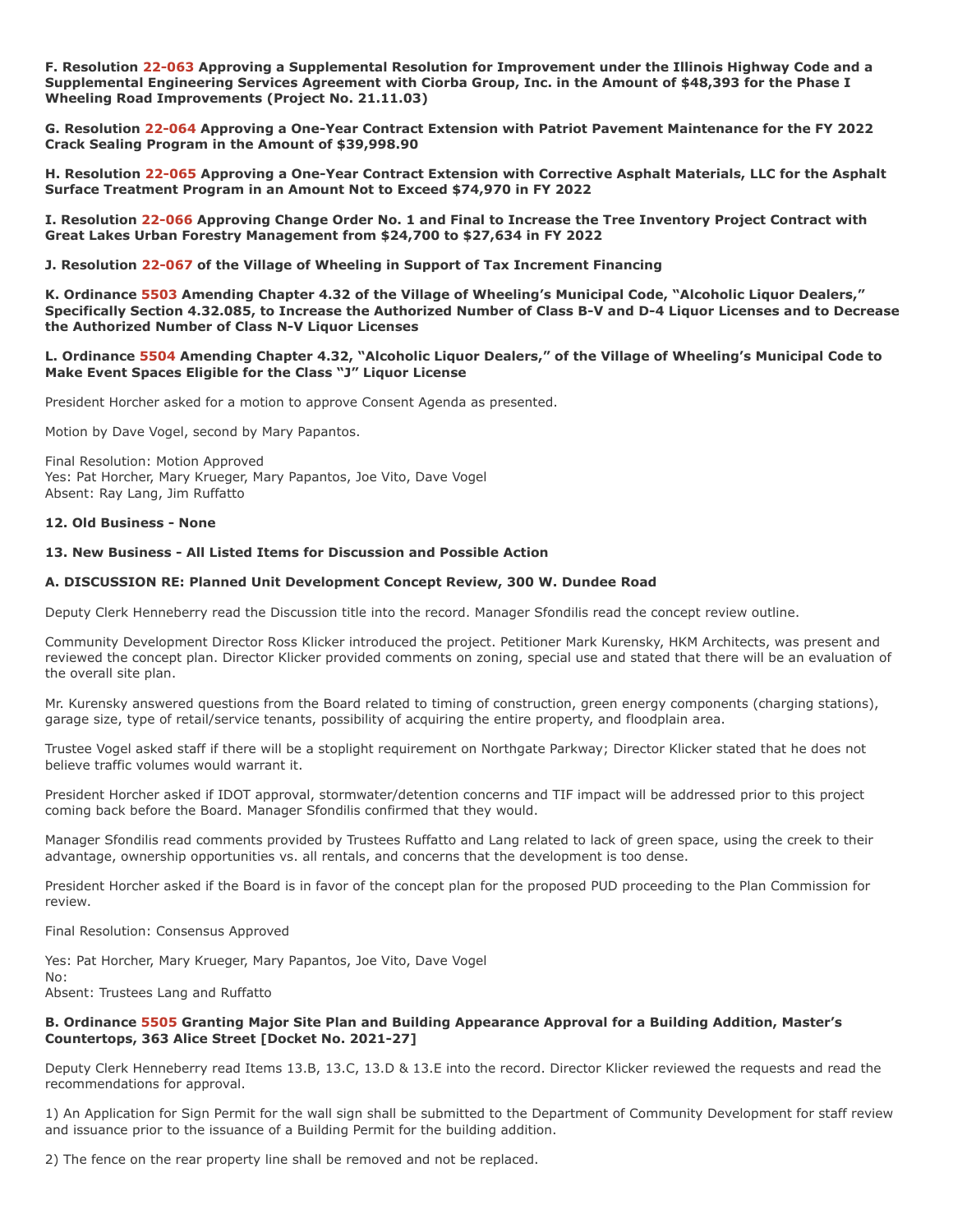3) The trash containers shall be relocated to behind the access gate fronting Alice Street and shall not be permitted to remain in their current location in front of the gate.

Owner Jadranko Tomas, was present and answered questions from the Board related to setback concerns and water displacement from a PVC drain pipe on the south side of the property.

Trustee Papantos asked Fire Chief McGreal if he is ok with zero setback on the west side of the property. Chief McGreal stated that he is because the Petitioner has agreed to sprinkle the warehouse with a dry system.

President Horcher also expressed concern about the zero setback on the west side from 17' to 1' and supports a more realistic setback, perhaps to 10' from 17'. Board discussion followed.

President Horcher asked for a Motion to approve 13.B

Motion by Mary Papantos, second by Dave Vogel.

Final Resolution: Motion Approved Yes: Pat Horcher, Mary Krueger, Mary Papantos, Joe Vito, Dave Vogel Absent: Trustees Lang and Ruffatto

### **C. Ordinance 5506 Granting a Variation from Title 19, Zoning, to Reduce the Required Side Yard Setback for Master's Countertops, 363 Alice Street [Docket No. 2021-23A]**

President Horcher asked for a Motion to approve 13.C

Motion by Dave Vogel, second by Mary Papantos.

Final Resolution: Motion Approved Yes: Mary Krueger, Mary Papantos, Joe Vito, Dave Vogel No: Pat Horcher Absent: Trustees Lang and Ruffatto

#### **D. Ordinance 5507 Granting a Variation from Title 19, Zoning, to Reduce the Required Rear Yard Setback for Master's Countertops, 363 Alice Street [Docket No. 2021-23B]**

President Horcher asked for a Motion to approve 13.D

Motion by Mary Papantos, second by Mary Krueger.

Final Resolution: Motion Approved Yes: Mary Krueger, Mary Papantos, Joe Vito, Dave Vogel No: Pat Horcher Absent: Trustees Lang and Ruffatto

### **E. Ordinance 5508 Granting a Variation from Title 19, Zoning, to Reduce the Minimum Number of Required Off-Street Parking Spaces for Master's Countertops, 363 Alice Street [Docket No. 2022-15]**

President Horcher asked for a Motion to approve 13.E

Motion by Mary Papantos, second by Dave Vogel.

Final Resolution: Motion Approved Yes: Pat Horcher, Mary Krueger, Mary Papantos, Joe Vito, Dave Vogel Absent: Trustees Lang and Ruffatto

### **F. Ordinance 5509 Granting Major Site Plan and Building Appearance Approval for a New Aircraft Hangar and Office Building, Hawthorne Global Aviation Services, 1084 S. Milwaukee Avenue [Docket No. 2022-16]**

Deputy Clerk Henneberry read the title into the record. Director Klicker introduced the item and read the conditions for approval as follows:

1) Cast stone sills be incorporated on three sides of the office building to be consistent with the office building design in Phase I.

2) Manufacturer's specification sheets shall be provided for all external light fixtures with an Application for Building Permit for staff review prior to the issuance of any Building Permit.

3) A Landscape Irrigation Plan shall be provided with an Application for Building Permit for staff review prior to the issuance of any Building Permit.

4) An updated Landscape Plan with additional plant species shall be submitted to staff for review prior to the Village Board meeting.

There were no questions from the Board.

Motion by Mary Krueger, second by Dave Vogel to approve with conditions.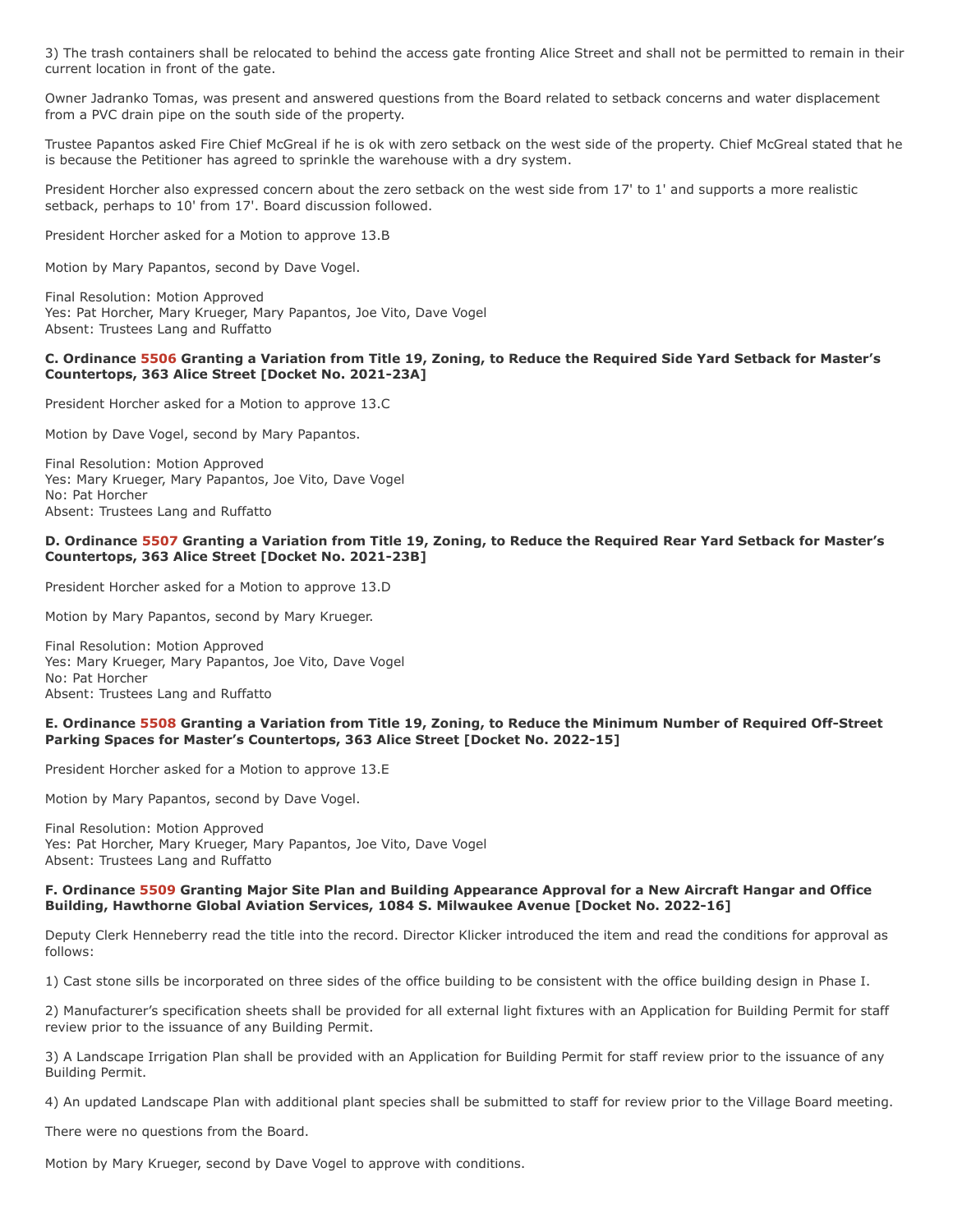## **G. Ordinance 5510 Granting Special Use Approval to Permit the Operation of a Community Center, Agua Viva Wheeling, 537 N. Wolf Road [Docket No. 2022-17]**

Deputy Clerk Henneberry read the title into the record. Director Klicker introduced the item.

Petitioner's representative Gisela Martinez was present and answered a question from the Board.

Motion by Mary Papantos, second by Joe Vito.

Final Resolution: Motion Approved Yes: Pat Horcher, Mary Krueger, Mary Papantos, Joe Vito, Dave Vogel Absent: Trustees Lang and Ruffatto

# **H. Ordinance 5511 Granting Special Use Approval to Permit the Operation of an Animal Training Facility, Waggles Pet Resort, 500 W. Hintz Road [Docket No. 2022-18]**

Deputy Clerk Henneberry read the title into the record. Director Klicker reviewed the request.

Manager Carrie Nordlund was present and answered questions from the Board. Owner Ross Neihaus was present via electronic means and answered a question from the Board.

Director Klicker stated that there was one condition added at the Plan Commission as follows:

1) There shall be no animal kenneling or boarding at any time at the subject site. All kenneling or boarding shall only occur at the Waggles Pet Resort facility located at 419 Harvester Court.

Motion by Mary Papantos, second by Mary Krueger to approve with the condition as stated.

Final Resolution: Motion Approved Yes: Pat Horcher, Mary Krueger, Mary Papantos, Joe Vito, Dave Vogel Absent: Trustees Lang and Ruffatto

# **I. Ordinance 5512 Granting Special Use Approval to Permit the Operation of an Adult Use Cannabis Dispensary, 781 N. Milwaukee Avenue (CESAM LLC) [Docket No. 2022-19]**

Deputy Clerk Henneberry read the title into the record. Director Klicker introduced the item and read conditions for approval as follows:

1) The special use for the operation of a cannabis dispensary does not permit the on-site consumption of cannabis and/or cannabis related products.

2) Prior to any exterior building and/or façade modifications, including but not limited to painting, shall be first reviewed by the Plan Commission. This does not apply to any landscape replacements in adherence with the approved landscape plans.

Petitioners Steve Weiner, and Ameya Pawar representing Okay Dispensary were present. Mr. Weiner answered questions from the Board.

Motion by Mary Krueger, second by Mary Papantos to approve with the two (2) conditions as read.

Final Resolution: Motion Approved Yes: Pat Horcher, Mary Krueger, Mary Papantos, Joe Vito, Dave Vogel Absent: Trustees Lang and Ruffatto

# **14. Official Communications**

President Horcher spoke about the passing of former Police Chief Michael Haeger who was Chief for 16 years, and commented on the violence in our country stating that it's time to discuss real change and that it's everybody's responsibility to do something constructive.

Trustee Papantos thanked developers for coming into Wheeling as well as the staff who work with them, thanked former Plan Commissioners Robert Yedinak and Tatiana Blinova for their work while on the Plan Commission, welcomed new Plan Commissioners Steven Kasper and Michelle Myer, noted that there are Special Olympic gymnasts who trained here in Wheeling who will be competing in Florida, and welcomed Olive the comfort dog to the Police Department.

Trustee Krueger spoke about Chicago magazine naming Wheeling as one of the best communities to buy a home, and stated that she's proud of what's happening in town.

# **15. Approval of Bills**

Approval of Bills for May 12 - June 1, 2022 in the amount of \$2,076,868.13¢